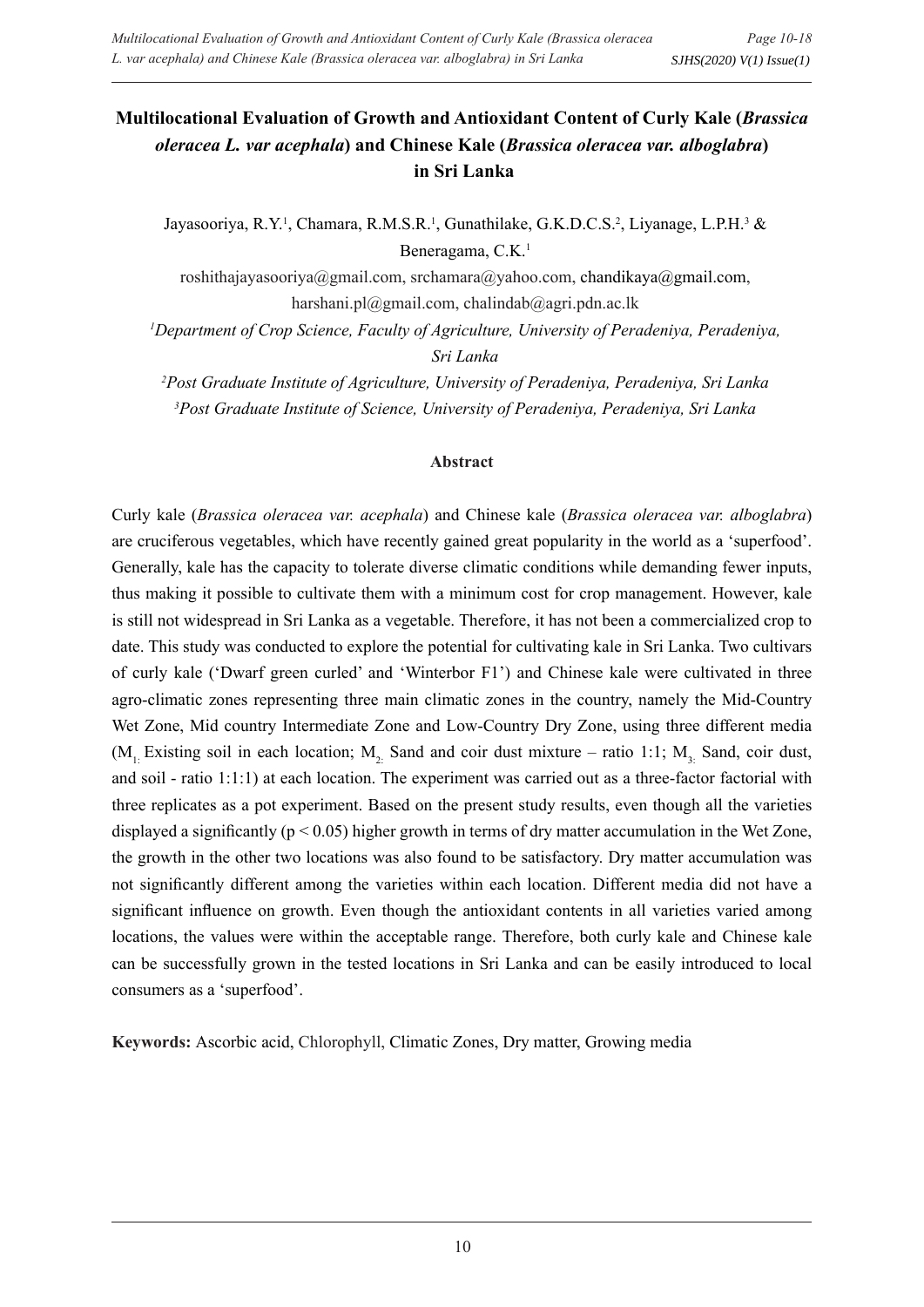# **Introduction**

Patterns of food intake play an essential role in the maintenance of the health and well-being of people. Half of the global requirement for protein and carbohydrates is provided primarily by three crops; rice, maize, and wheat (Jaenicke & Hoschle-Zeledon, 2006), resulting in diets that contain inadequate nutrients leading to obesity and malnutrition. However, a vegetable-rich diet is considered as a good source of nutrients for a healthy life reducing many health risks. Especially, vegetables play a remarkable role in human nutrition and health since they contain dietary fiber, phytochemicals, vitamins, and minerals (Dias, 2013).

Curly kale (*Brassica oleracea* var. *acephala*) and Chinese kale (*Brassica oleracea* var. *alboglabra*) are leafy vegetables that belong to the family Brassicaceae. They are an excellent source of nutrients and other health-promoting phytochemicals such as glucosinolates, polyphenols, and carotenoids, essential for antioxidant activity (Samec et al., 2019). In addition, they are easily grown vegetables, widely accepted as a 'superfood'. Kale is an annual or biannual plant with the continuous growth of stems and leaves, which is mainly propagated by seeds. Among many types of kale in the world, curly kale and Chinese kale are predominantly popular. Leaves can be harvested four to six weeks after transplanting under optimum conditions, and they are generally consumed in a fresh form as salads and leaf juice and cooked form as soup and added to other meals as components of the decoration (Hahn et al., 2016).

Kale is one of the most demanding vegetables in some countries and can be easily grown

in Sri Lanka. Nevertheless, it still lacks popularity among people in the country. It can be grown in a wide range of soils with a minimum cost for crop management. Further, it is tolerant to unfavorable climate conditions (Samec et al., 2018). However, it has not been a commercialized crop in Sri Lanka to date. Fully grown immature leaves are suitable for consumption that makes harvesting several times possible. Especially at the home garden level, few plants are good enough for family consumption. Adding this vegetable as a part of the diet at least 2-3 times a week is healthier because of its health benefits and as a change for the common vegetables that we eat daily.

Despite its enormous values, still, it is a lesspriority crop among the Sri Lankan farmers, and it is grown as a mixed crop only to very limited extents in some areas belonging to the Up-Country Wet Zone. The reason could be scarce information about the growing conditions, management practices, and health benefits. Therefore, the present experiment was conducted to investigate the possibilities of growing kale in multiple locations in Sri Lanka.

# **Materials and Methods**

The study was carried out in three locations representing three main climatic zones in Sri Lanka, as shown in Table 1. Three different varieties: V1- Chinese kale (*Brassica oleracea* var. *alboglabra*), V2- dwarf green curled, and V3- Winterbor F1 (V2 and V3 are cultivars of curly kale), were tested in three different media (M1: Existing soil in each location; M2: Sand and coir dust mixture – ratio 1:1; M3: Sand, coir dust, and soil - ratio 1:1:1).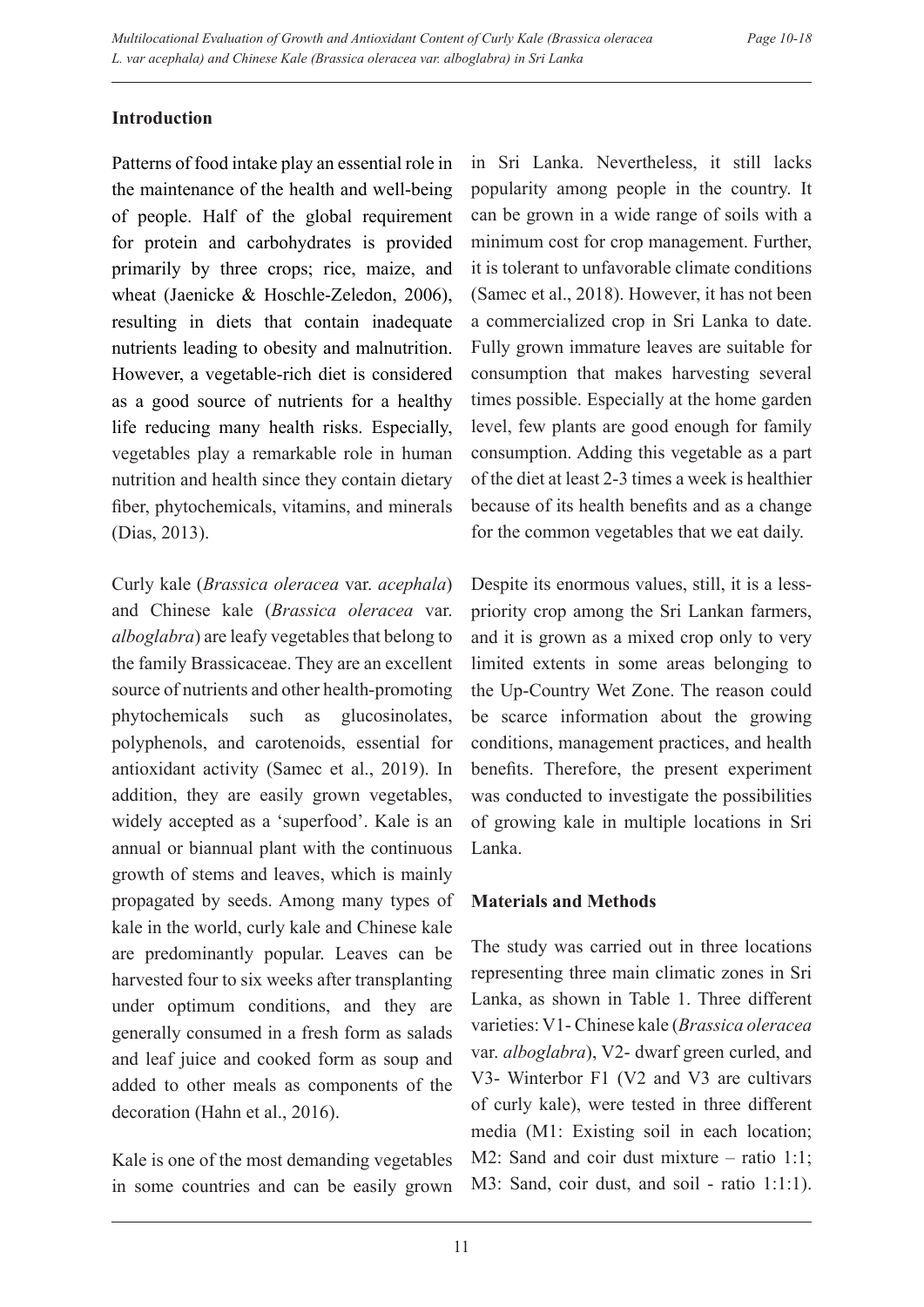The experiment was carried out as a threefactor factorial with three replicates.

A nursery was established using the standard nursery medium (sand: coir dust - 1:1 ratio). After seedlings reached the three or four leaves stage, healthy, vigorous, uniform seedlings were transplanted in poly bags (35cm diameter, black). Recommended fungicides and insecticides were applied when necessary. All plants were watered based on moisture depletion, and fertilizer application was made according to the recommendation for cabbage (DOA, 2019). Harvesting of the plants in three locations was done after six weeks of transplanting. Measurements were made from the third week after transplanting to harvesting at bi-weekly intervals. Plant dry weight was measured in shoots and roots separately (Model 18 and Gallenkamp OMT) at 72 °C for 48 hours.

#### **Table 1.**

| Site characteristics of experimental locations during the experimental period |  |  |  |  |
|-------------------------------------------------------------------------------|--|--|--|--|
|                                                                               |  |  |  |  |
|                                                                               |  |  |  |  |
|                                                                               |  |  |  |  |

| <b>Experimental Location</b>                             | Agroecological<br>Zone                              | Temperature<br>Range $(C^{\circ})$ | Annual<br>Rainfall<br>(mm) | (RH)<br>$\frac{0}{0}$ | Soil Type<br>of an Area             |
|----------------------------------------------------------|-----------------------------------------------------|------------------------------------|----------------------------|-----------------------|-------------------------------------|
| Dodangolla Experimental<br>station                       | Intermediate<br>zone $(IZ)$<br>(Mid country)<br>IM3 | $20 - 29$                          | $900 - 1150$               |                       | Reddish<br>70-85 Brown<br>Latasolic |
| Mahailuppallama Sub<br>Campus*                           | Dry zone $(DZ)$<br>(Low country)<br>DL1             | $23 - 41$                          | 1000-1500 70-85            |                       | Reddish<br><b>Brown</b><br>Earth    |
| Agricultural<br>Bio-Technology Center<br>$(Peradeniya)*$ | Wet zone (WZ)<br>(Mid country)<br>WM <sub>2</sub>   | $20 - 36$                          | 2132                       | 55-90                 | Red Yellow<br>Podzolic              |

*\*Under semi-open greenhouse conditions*

Chlorophyll content was spectrophotometrically determined according to Lichtenthaler (1987). Ascorbic acid content was determined with the specifictitrant 2, 6 Dichlorophenolindo- phenol according to Hanh et al. (2016). Leaf antioxidant content, in the form of radical scavenging activity, was measured by DDPH assay according to Blois

(1958) with minor modifications. In addition, a detailed soil analysis was conducted for each medium at each location before and after cultivation. The data were statistically analyzed with SAS software (SAS Institute, Cary, NC) and Duncan's multiple range test was used for pairwise comparison.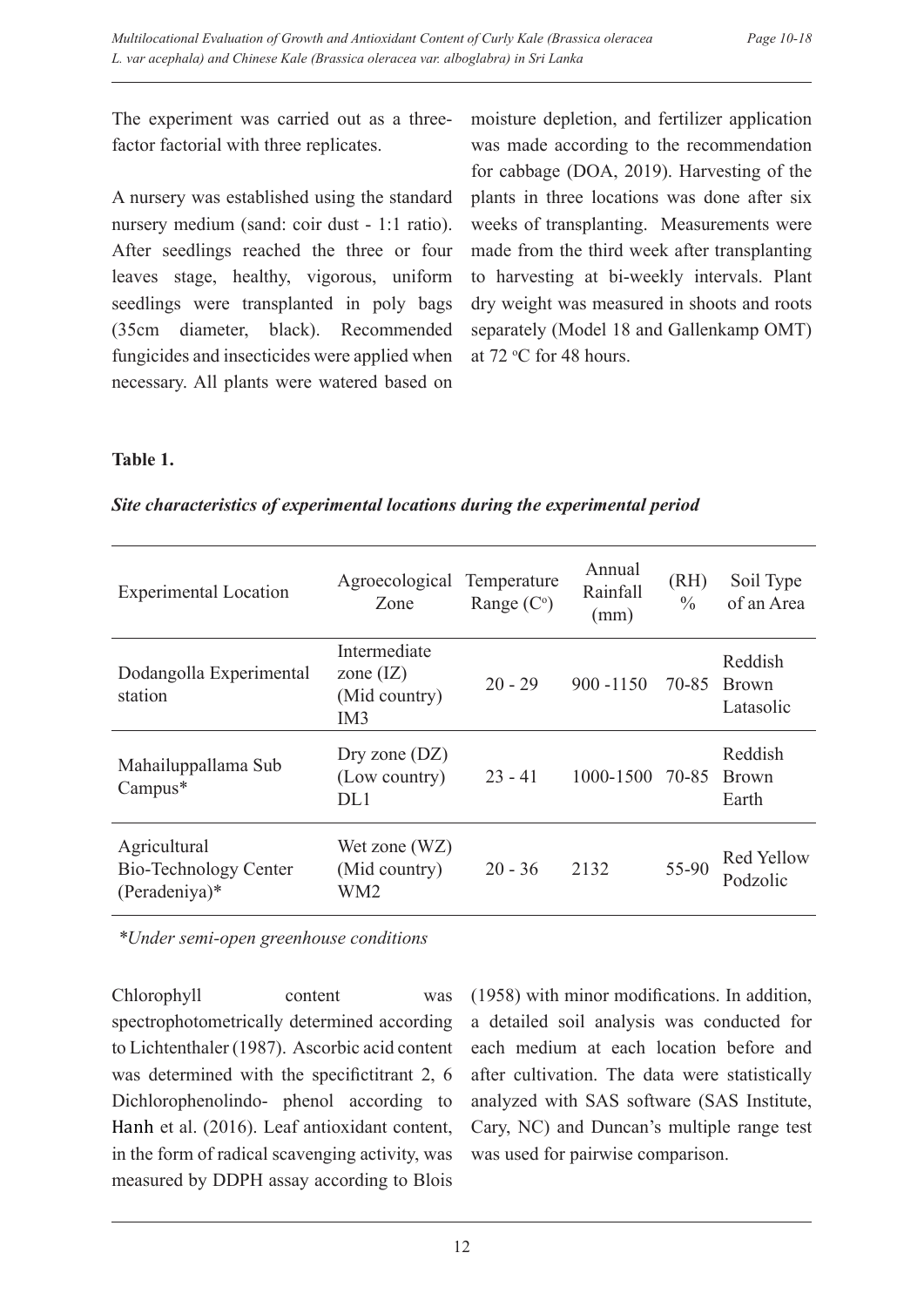# **Results and Discussion**

The results of the soil analysis revealed that total Nitrogen, available Phosphorus, exchangeable Potassium, electrical conductivity (EC), soil pH, and Cation Exchange Capacity (CEC) of the media in three locations were within the levels favorable for crop cultivation. Although the zones were identified at the agro-ecological region level as  $WM_2$ ,  $IM_3$  and  $DL_1$  (Table 1), hereafter, those regions will be referred to as WZ, IZ, and DZ for clarity. As shown in Figure 1, the Wet Zone (WZ) and Intermediate Zone (IZ) recorded significantly higher growth than that of the Dry Zone (DZ). Considering the dry weight of shoots, there was no significant (*p*>0.05) difference between varieties in these two zones. However, plants grown in media 2 and 3 in the WZ have shown their maximum growth, whereas in the IZ, the best growth was observed in the medium 1. A significant (*p*<0.05) difference between varieties was noted in the DZ. Of all, variety three has recorded the highest growth in the media 2 and 3.

Each plant species has a temperature range in which it can grow at its best., and biomass accumulation in the shoot (fresh mass) is generally known to be influenced significantly by the temperature variance (Berry and Bjorkman, 1980). If the temperature increases beyond the optimum level, the crop yield losses also accelerate (Hatfield and Prueger, 2015; Lefsrud *et al*., 2006).

Results of the present study in the WZ and IZ are comparable to the results of previous studies. Comparatively, several degrees  $(C<sup>o</sup>)$ higher temperature in the DZ may not be optimum range for maximum growth of kale.

The leaf chlorophyll content is an index of the photosynthetic potential and productivity of the plant. In addition, chlorophyll gives an indirect estimation of the plant's health status (Filella et al*.*, 1995). In the present study, leaf chlorophyll content (Figure 2) in the WZ and DZ was reported to be higher compared to that of the IZ  $(p<0.05)$ . All three varieties grown in the DZ have performed well, with a higher amount of chlorophyll in all media. Further, the varieties grown in the IZ have significant differences among the three media (*p*<0.05). Within each location, Medium 1 (M1) resulted in the highest chlorophyll content. This may be because of the high amount of N, P, K levels present in the existing soil, which directly relates to the amount of chlorophyll in leaves, as Zhang et al. (2017) explained.

Ascorbic acid (AsA) level is an important quality parameter in kale crops (Fiutak & Michalczyk, 2020). According to Sikora and Bodziarczyk (2012), average Ascorbic acid content in kale is 62.3 mg/100 g. Results of the present experiment revealed that AsA content in the WZ was significantly  $(p<0.05)$  higher than that of the IZ and DZ (Figure 3). Within the IZ and DZ, media had a significant effect (*p*<0.05) on the AsA content. The highest AsA content was recorded in variety 3, irrespective of the location. According to Lee & Kader (2000), AsA content in horticultural crops can be influenced by many factors such as pre-harvest climatic factors, genotypic differences, and cultural practices. The reduction in the AsA content in the DZ could be because of the lower light intensities experienced during the experimental period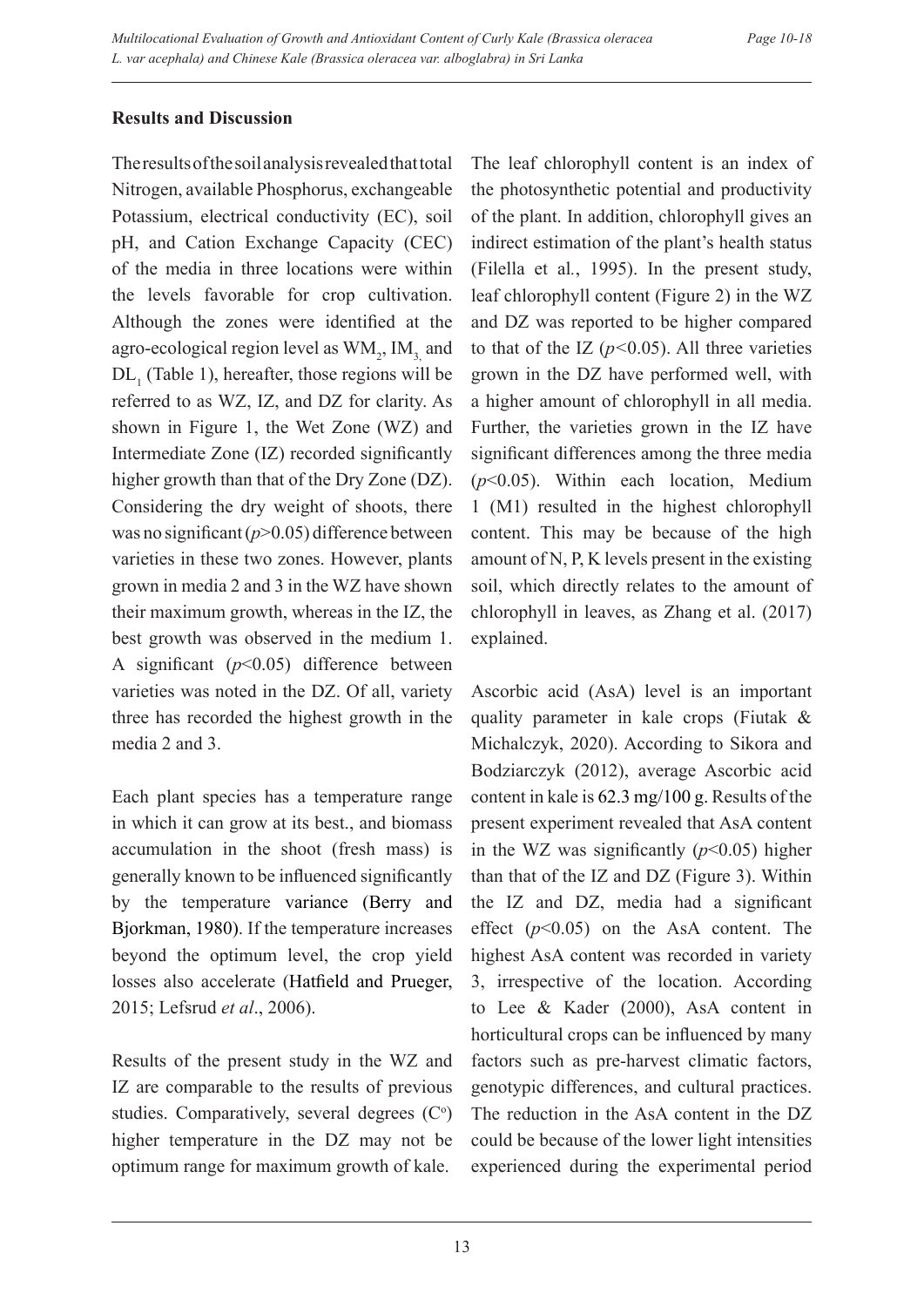due to the cloud cover. Fiutak & Michalczyk (2020) have demonstrated that a higher light intensity during the cropping period increases the content of AsA in plant tissues.

### **Conclusions**

Both Chinese kale and curly kale can be successfully grown in the  $WM_2$ ,  $IM_{3}$  and  $DL_1$  regions with the existing soil in-site, without any soil amendment. The leaf yields, ascorbic acid contents, and the antioxidant activity in leaves are comparable to the values reported elsewhere. Although the yields are lower in the Low-Country Dry Zone, perhaps due to the high temperature and the low light intensities experienced during the experimental period, with possible

manipulations of the environment (Fiutak & Michalczyk, 2020), Kale can be a potential crop even in the Dry Zone (at least for DL1) of Sri Lanka. Significantly (*p* < 0.05) different among locations, the levels are well within the previously reported levels (Figure 4). The DZ resulted in the highest amount of antioxidant levels compared to those of the IZ and WZ. There was a media effect on the antioxidant content both in the WZ and DZ.

According to the findings, both Chinese kale and curly kale seem to be potential crops to be cultivated in all three climatic zones. However, to generalize to the whole country/ climatic zones, further experiments are needed in the other agro-ecological regions.

# **Figure 1.**

*Shoot dry matter accumulation in Chinese Kale (V1), Dwarf green curled Kale (V2) and*  Winterbor F<sub>1</sub> curly Kale (V3) grown in existing soil in-site (M1), sand: coir dust (M2) and *soil: sand: coir dust (M3) at all three locations (WM<sub>2</sub>, IM<sub>3</sub> and DL<sub>1</sub>as depicted by Wet zone, Intermediate zone and Dry zone respectively). Means±SEM are shown (n=5). Means with the same letter on the bars within the experiment are not significantly different (p<0.05). The gray horizontal box in the background represents the range of shoot dry weight reported in previous studies (author compilation).*

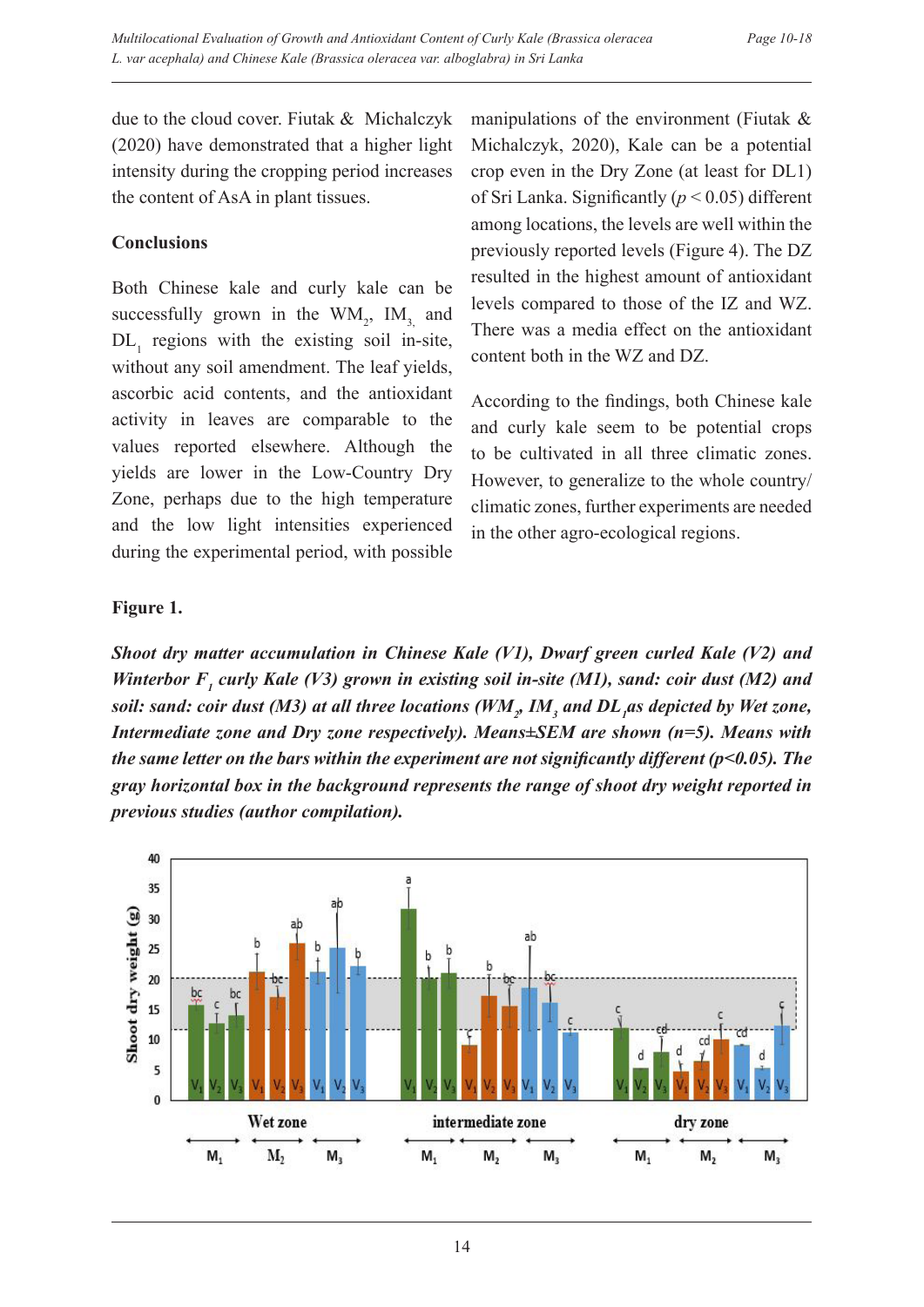# **Figure 2**.





**Figure 3**.

*Changes of Ascorbic acid content in Kale in three locations (see Figure 1 for details)*

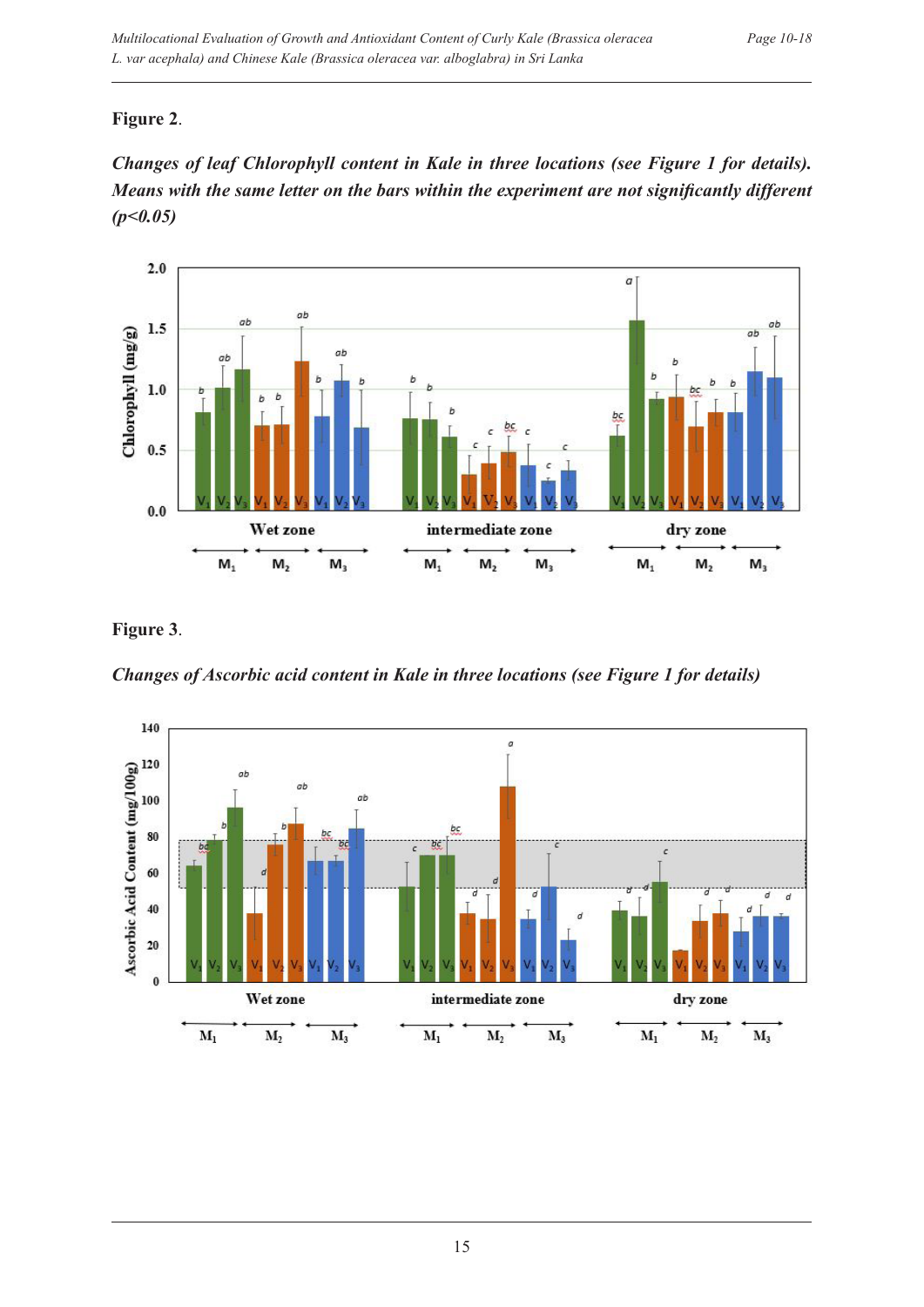# **Figure 4**.



*Changes of Antioxidants level in Kale in three locations (see Figure 1 for details). Means with the same letter on the bars within the experiment are not significantly different (p<0.05).*

# **Acknowledgment**

Non-academic staff members of the University Sub-Campus Mahailuppallama, Dodangolla Experimental station and Agricultural Bio-Technology Center are thanked for their support for establishments and maintenance of the crop.

# **References**

- Almughraby E. Kalimullin M.I. & Timofeeva O.A. (2018). Variability in enzymatic and non-enzymatic antioxidants Brassica oleracea var. sabellica in different growing conditions. *Drug Invention Today*, 10: 2981-2985.
- Berry J. & Bjorkman O. (1980). Photosynthetic response and adaptation to temperature in higher plants. Annual Review of plant physiology, 31(1): 491-543. DOI: 10.1146/annurev. pp.31.060180.002423.
- Blois M.S. (1958). Antioxidant determinations by the use of a stable free radical, *Nature.* 181: 1199-1200. DOI: 10.1038/1811199a0.
- Dias J. S. (2013). Vegetable breeding for nutritional quality and health benefits. In: Carbone K, editor. Cultivar: chemical properties, antioxidant activities and health benefits. *Nova Science Publishers, Inc*., Hauppauge, New York: 1-81.
- DOA. (2019). Cabbage cultivation guide, Horticulture Research and Development Institute, Gannoruwa, Peradeniya, Srilanka*,* Available at: https://www.doa.gov.lk/HORDI/index. php/en/crop-2/15-cabbage.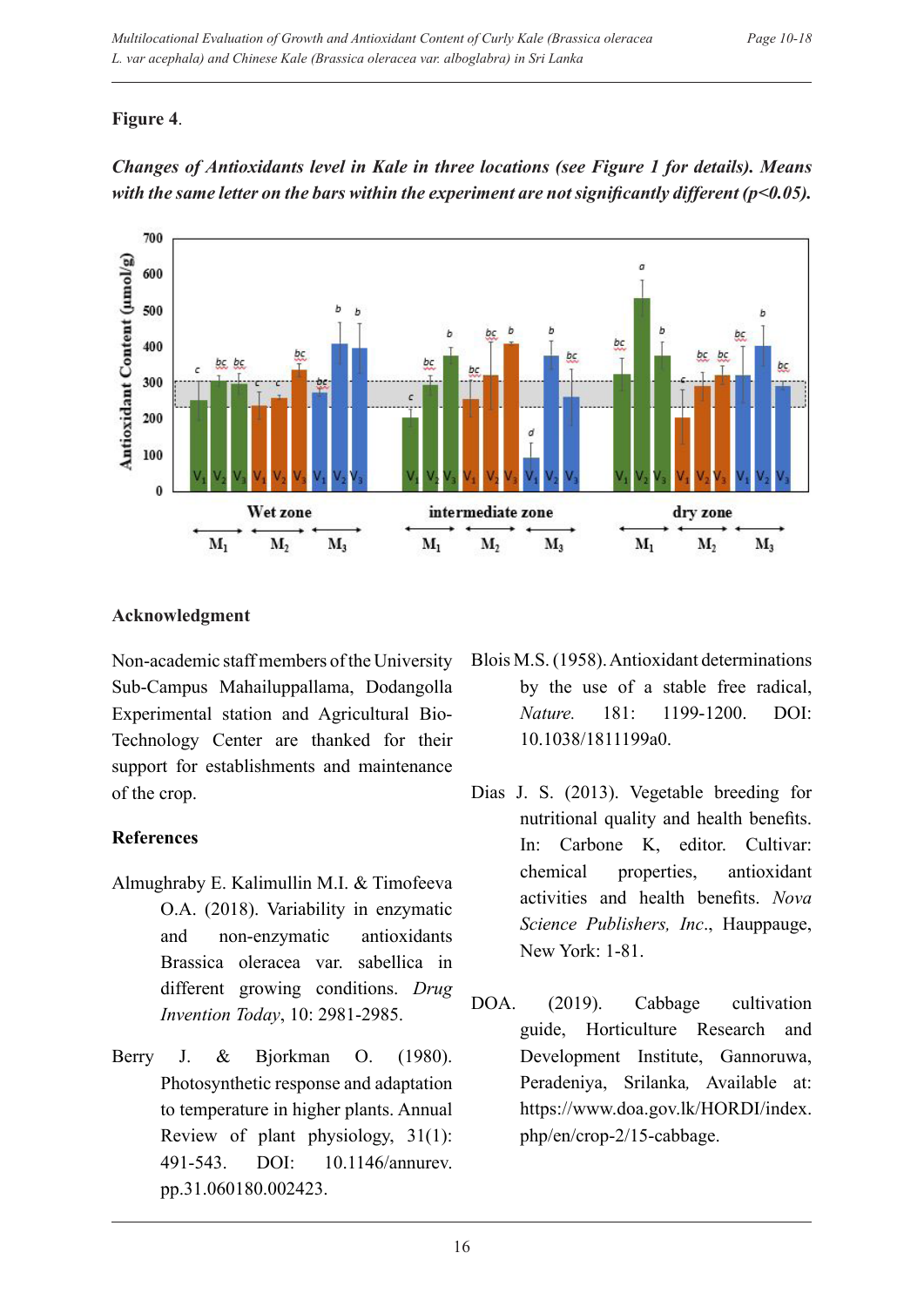- Filella I., Serrano I., Serra J., & Penuelas J. (1995). Evaluating wheat nitrogen status with canopy reflectance indices and discriminant analysis, *Crop Science* 35 (5):1400–1405. DOI. 10.2135/ ropsci1995.0011183X003500050023x.
- Fiutak G. & Michalczyk M. (2020). Effect of artificial light source on pigments, thiocyanates and ascorbic acid content in kale sprouts (*Brassica oleracea* L. var. *sabellica* L.). *Food Chemistry*: 330 (2020), 127189.DOI:10.1016/j. foodchem.2020.127189.
- Hahn C. Muller A. Kuhnert N. & Albach D. (2016). Diversity of Kale (*Brassica oleracea* var. *sabellica*): Glucosinolate content and phylogenetic relationships. *Journal of agricultural and food chemistry*, 64(16), 3215-3225. DOI: 10.1021/acs.jafc.6b01000.
- Hanh N.T. Hoang, N.V. & Tao P.T.P. (2016). Change of chlorophyll and vitamin C In green peas (*Pisum Sativum*) during thermal processing. *Vietnam Journal of Agricultural Science*, 14(7). 1068- 1074.
- Hatfield J. L. & Prueger J. H. (2015). Temperature extremes: Effect on plant growth and development. *Weather and climate extremes*, 10: 4-10. DOI: 10.1016/j.wace.2015.08.001.
- Jaenicke H. & Hoschle-Zeledon I. (Eds.) (2006). Strategic framework for underutilized plant species research and development: With special reference to Asia and the Pacific, and to Sub-

Saharan Africa. *International center for underutilized crops*, Colombo, Sri Lanka and Global Facilitation Unit for Underutilized Species. Rome, Italy:33.

- Korus A. (2011). Level of vitamin C, polyphenols, and antioxidant and enzymatic activity in three varieties of Kale (*Brassica oleracea* L. var. *acephala*) at different stages of maturity. *International Journal of Food Properties*, 14(5), 1069-1080: DOI: 10.1080/10942910903580926
- Lee S. K. & Kader A. A. (2000). Preharvest and postharvest factors influencing vitamin C content of horticultural crops. *Postharvest biology and technology*, 20(3), 207-220. DOI:10.1016/ S09255214(00)00133-2.
- Lefsrud M. G. Kopsell D. A. Auge R. M. & Both A. J. (2006). Biomass production and pigment accumulation in Kale grown under increasing photoperiods. *HortScience*, 41(3), 603-606. DOI: 10.21273/ HORTSCI.41.3.603.
- Lichtenthaler H. K. (1987). Chlorophylls and carotenoids: pigments of photosynthetic biomembranes.*Methods in enzymology*, 148. 350-382. DOI: 10.1016/0076- 6879(87)48036-1.
- Samec D., Urlic B. & Salopek-Sondi B. (2019). Kale (*Brassica oleracea* var. *acephala*) as a superfood: Review of the scientific evidence behind the statement. *Critical reviews in food*